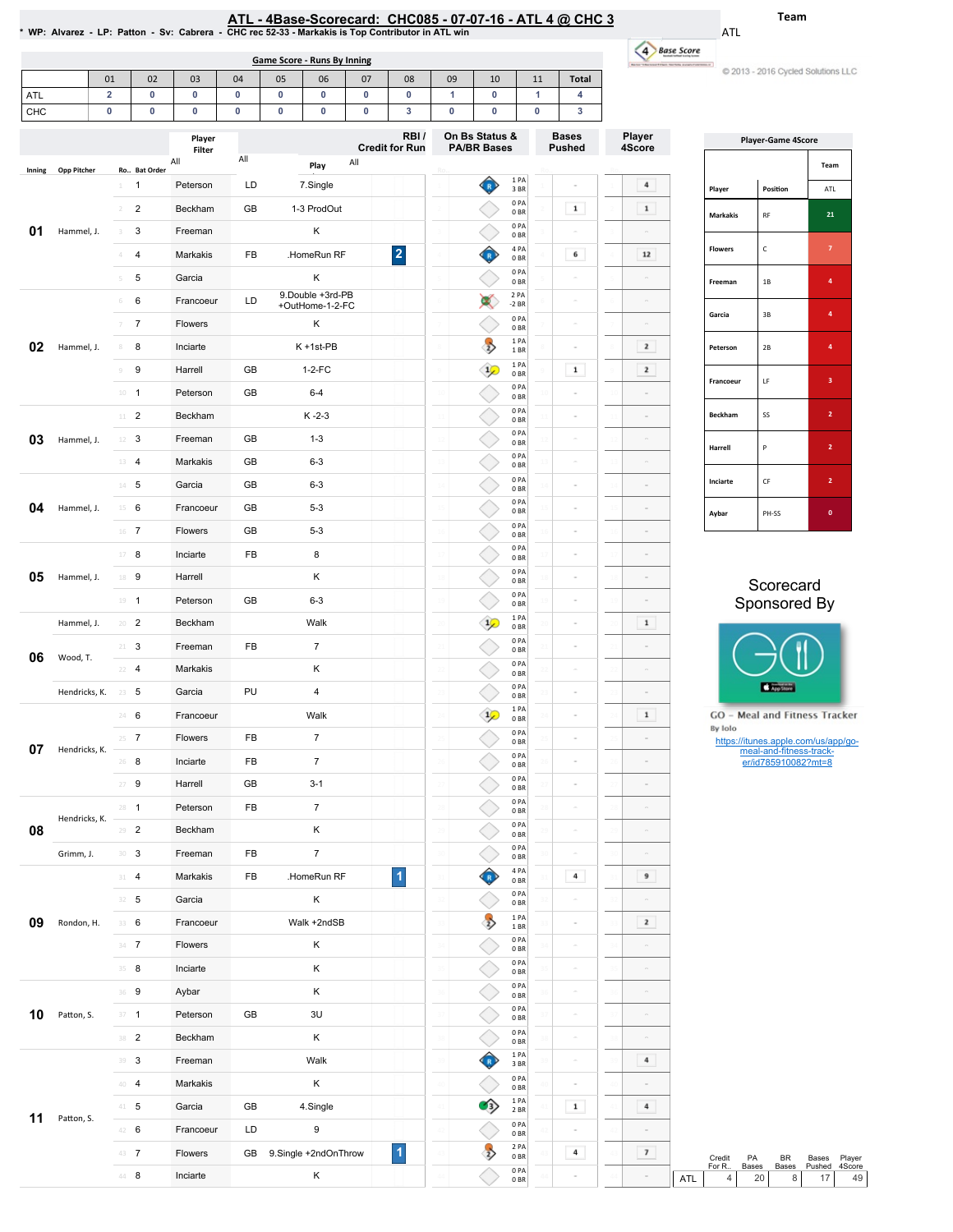|                        |    |                    | : 3 $\texttt{S}$ OTCUH / 3 $\texttt{3}$ DWIRQ $\texttt{6}$ Y & DEUHUD & + & UHF | \$7/                 | %DVH6FRU+FDLG &+&       |                              |                      | 0 DUNDNLV LV 7 RS & ROMMEXWRULQ \$7/ Z LQ |    |               |                 | $$7/$ # & + & |       | d>                                   | d u                                                       |                       |
|------------------------|----|--------------------|---------------------------------------------------------------------------------|----------------------|-------------------------|------------------------------|----------------------|-------------------------------------------|----|---------------|-----------------|---------------|-------|--------------------------------------|-----------------------------------------------------------|-----------------------|
|                        |    |                    |                                                                                 |                      | ' u ^ } Œr Zuv• C/vv]vP |                              |                      |                                           |    |               |                 |               |       |                                      |                                                           |                       |
|                        | ìí | ìî                 | ìï                                                                              | ìð                   | ìñ                      | ìò                           | ìó                   | ìô                                        | ìõ | íì            | íí              | d}šo          |       |                                      |                                                           |                       |
| \$7/<br>$8 + 8$        |    |                    |                                                                                 |                      |                         |                              |                      |                                           |    |               |                 |               |       |                                      |                                                           |                       |
|                        |    |                    | Wol Ç Œ                                                                         |                      |                         |                              |                      | $5\%$                                     |    | 2 Q%V 6 VDWXV |                 | %DVHV         | 30 NU |                                      |                                                           |                       |
|                        |    |                    | &još Œ<br>$\pmb{\circledcirc}$                                                  | $\pmb{\circledcirc}$ |                         |                              |                      | & UHGLWRU5 XQ                             |    | 3\$ %5 %DVHV  |                 | 3 XVKHG       | 6FRUH |                                      | WoÇŒE u ð^}Œ                                              |                       |
| /vv]vP K‰WjšZ0E        |    | Z}XX ŠKOE C        |                                                                                 | $\prime$ '           |                         | WoÇ<br>$61QJ$ $O$            | $\pmb{\circledcirc}$ |                                           |    |               | í W             |               |       |                                      |                                                           | d u                   |
|                        |    | í.                 | 3 HMU/RQ                                                                        |                      |                         |                              |                      |                                           |    |               | $i \, z$<br>i W |               |       | Wo Ç Œ                               | VV∙JŸ} v                                                  | d                     |
|                        |    | $\hat{\mathbb{I}}$ | %HFNKDP                                                                         | $*$ %                |                         | 3 URG2 XW                    |                      |                                           |    |               | i Z<br>i W      |               |       | $D$ (El)                             | Z&                                                        | îí                    |
| , uu oLIX              |    | Ť.                 | HPPDQ                                                                           |                      |                         | $\sim$                       |                      |                                           |    |               | $i$ Z<br>ðW     |               |       | 80) Á OE                             |                                                           |                       |
|                        |    | ð                  | 0 DUNDNLV                                                                       | ) %                  |                         | $+RP$ H <sub>5</sub> $XQ5$ ) |                      |                                           |    |               | i Z<br>i W      |               |       |                                      |                                                           |                       |
|                        |    | ñ                  | $*$ DUFID                                                                       |                      |                         | $\cdot$<br>RXEOH UG3%        |                      |                                           |    | îW            | i Z             |               |       | 80E u v                              | Ĺ                                                         | $\delta$              |
|                        |    | ò                  | ) UDQFRHXU                                                                      | $\prime$             |                         | 2 XA/KPH ) &                 |                      |                                           |    |               | rî Z<br>i W     |               |       | ' 咡                                  | ï.                                                        | $\delta$              |
|                        |    | ó                  | ) OBZ HUV                                                                       |                      |                         | $\bullet$                    |                      |                                           |    |               | i Z<br>í W      |               |       |                                      |                                                           |                       |
| , uu dJX               |    | ô                  | , OFIDUM                                                                        |                      |                         | $.$ WB%                      |                      |                                           |    |               | i Z<br>í W      |               |       | WšOBy                                | î                                                         | $\delta$              |
|                        |    | õ                  | + DUHO                                                                          | $*$ %                |                         | $\frac{1}{6}$                |                      |                                           |    |               | i Z<br>i W      |               |       | 80Ev } µ0E                           | $\mathcal{S}$                                             | $\mathbf{I}$          |
|                        |    | f)                 | 3 HMU/RQ                                                                        | $*$ %                |                         |                              |                      |                                           |    |               | ìZ<br>i W       |               |       |                                      |                                                           |                       |
|                        |    | $-11$              | %HFNKDP                                                                         |                      | $\cdot$                 |                              |                      |                                           |    |               | i Z<br>i W      |               |       | IZ u                                 | $\land$                                                   | $\  \cdot \ $         |
| , uu oLIX              |    | $-11$              | HPPDQ                                                                           | $*$ %                |                         |                              |                      |                                           |    |               | $i$ Z<br>ì W    |               |       | , CEECO                              | W                                                         | $\  \cdot \ $         |
|                        |    | íï                 | 0 DUNDNLV                                                                       | $*$ %                |                         |                              |                      |                                           |    |               | ìZ<br>i W       |               |       |                                      |                                                           |                       |
|                        |    | íð                 | $^\star$ DUFID                                                                  | $*$ %                |                         |                              |                      |                                           |    |               | i Z<br>ì W      |               |       | $\sqrt{1}$ (E)                       | &                                                         | $\  \cdot \ $         |
| , uu dJX               |    | íñ                 | ) UDQFRHXU                                                                      | $*$ %                |                         |                              |                      |                                           |    |               | i Z             |               |       | ÇŒ                                   | Wr∧                                                       | $\mathbf{1}$          |
|                        |    | íò                 | ) ORZHUV                                                                        | $*$ %                |                         |                              |                      |                                           |    |               | ì W<br>i Z      |               |       |                                      |                                                           |                       |
|                        |    | íó                 | , OFIDUM                                                                        | ) %                  |                         |                              |                      |                                           |    |               | ì W<br>ìZ       |               |       |                                      |                                                           |                       |
| , uu dJX               |    | íô                 | $+ D U H O D$                                                                   |                      |                         | $\bullet$                    |                      |                                           |    |               | i W<br>i Z      |               |       |                                      | 6 FRU+FDUG                                                |                       |
|                        |    | íõ                 | 3 HMU/RQ                                                                        | $*$ %                |                         |                              |                      |                                           |    |               | i W<br>$i$ Z    |               |       |                                      | <b>6 SROVRUHG%</b>                                        |                       |
| , uu oLIX ii           |    |                    | %HFNKDP                                                                         |                      |                         | $:$ DON                      |                      |                                           |    |               | i W<br>i Z      |               |       |                                      |                                                           |                       |
| t }} UdX               |    | $-11$              | HPPDQ                                                                           | ) %                  |                         |                              |                      |                                           |    |               | i W<br>$i$ Z    |               |       |                                      |                                                           |                       |
|                        |    | $-11$              | 0 DUNDALV                                                                       |                      |                         | $\cdot$                      |                      |                                           |    |               | i W<br>i Z      |               |       |                                      |                                                           |                       |
| , v OEI•UkX î⊺         |    |                    | $^\star$ DUFID                                                                  | 38                   |                         |                              |                      |                                           |    |               | ì W<br>i Z      |               |       |                                      |                                                           |                       |
|                        |    | îŏ                 | ) UDQFRHXU                                                                      |                      |                         | $\therefore$ DON             |                      |                                           |    |               | í W<br>ìZ       |               |       |                                      |                                                           |                       |
| , v Œl•UkX—            |    | îñ                 | $)$ GRZ HU/                                                                     | ) %                  |                         |                              |                      |                                           |    |               | i W<br>i Z      |               |       |                                      | KWASV LWACHN DSSOH FRP XV DSS JR<br>PHDCDCG ILMOHAV WIDEN |                       |
|                        |    | îò                 | , OFIDUM                                                                        | ) %                  |                         |                              |                      |                                           |    |               | i W<br>$i$ Z    |               |       |                                      | HUB                                                       | <u>"PW</u>            |
|                        |    | îó                 | $+ D U H O D$                                                                   | $*$ %                |                         |                              |                      |                                           |    |               | i W<br>$i$ Z    |               |       |                                      |                                                           |                       |
| , v OEI•UkX–           |    | îô                 | 3 HMU/RQ                                                                        | ) %                  |                         |                              |                      |                                           |    |               | i W<br>$i$ Z    |               |       |                                      |                                                           |                       |
|                        |    | ÎÕ                 | %HFNKDP                                                                         |                      |                         | $\sim$                       |                      |                                           |    |               | i W<br>i Z      |               |       |                                      |                                                           |                       |
| '0)EuUX                |    | $-71$              | ) UHP DQ                                                                        | ) %                  |                         |                              |                      |                                           |    |               | ì W<br>i Z      |               |       |                                      |                                                           |                       |
|                        |    | ΪÍ                 | 0 DUNDNLV                                                                       | ) %                  |                         | $+$ RP H5 XQ5)               |                      |                                           |    |               | ðW<br>i Z       |               |       |                                      |                                                           |                       |
|                        |    | ΪÎ                 | $^\star$ DUFID                                                                  |                      |                         | $\sim$                       |                      |                                           |    |               | i W<br>i Z      |               |       |                                      |                                                           |                       |
| $Z\}$ v } v $U \times$ |    | $-11$              | ) UDGFRHXU                                                                      |                      |                         | : DON: QG6%                  |                      |                                           |    |               | í W<br>i Z      |               |       |                                      |                                                           |                       |
|                        |    | ïŏ                 | ) ORZHUV                                                                        |                      |                         | $\bullet$                    |                      |                                           |    |               | i W<br>i Z      |               |       |                                      |                                                           |                       |
|                        |    | ïñ                 | , OFIDUM                                                                        |                      |                         | $\bullet$                    |                      |                                           |    |               | i W<br>i Z      |               |       |                                      |                                                           |                       |
|                        |    | Ϊò                 | $$ \E$                                                                          |                      |                         | $\epsilon$                   |                      |                                           |    |               | i W<br>i Z      |               |       |                                      |                                                           |                       |
| WC VUX                 |    | ïó                 | 3 HMU/RQ                                                                        | $*$ %                |                         | 8                            |                      |                                           |    |               | i W<br>i Z      |               |       |                                      |                                                           |                       |
|                        |    | Ϊô                 | %HFNKDP                                                                         |                      |                         | $\sim$                       |                      |                                           |    |               | i W<br>i Z      |               |       |                                      |                                                           |                       |
|                        |    | ΪÕ                 | HPPDQ                                                                           |                      |                         | $:$ DON                      |                      |                                           |    |               | í W<br>ïZ       |               |       |                                      |                                                           |                       |
|                        |    | ðì                 | 0 DUNDALV                                                                       |                      |                         | $\sim$                       |                      |                                           |    |               | i W<br>i Z      |               |       |                                      |                                                           |                       |
|                        |    | ðí                 | $^\star$ DUFID                                                                  | $*$ %                |                         | $61QJ$ $OH$                  |                      |                                           |    |               | i W<br>$i$ Z    |               |       |                                      |                                                           |                       |
| WC VUX                 |    | ðî                 | ) UDGFRHXU                                                                      | $\prime$ .           |                         |                              |                      |                                           |    |               | i W<br>$i$ Z    |               |       |                                      |                                                           |                       |
|                        |    | ðï                 | $)$ GRZ HUV                                                                     | $*$ %                |                         | 6 LQUIGH QG2 O 7 KURZ        |                      |                                           |    |               | î W<br>$i$ Z    |               |       | &UHGLW<br>3\$                        | $\%5$                                                     | %DMHV 300 HU          |
|                        |    | ðð                 | , OFIDUM                                                                        |                      |                         | $\sim$                       |                      |                                           |    |               | i W<br>$i \, z$ |               |       | $)$ RU <sub>5</sub><br>%DVHV<br>\$7/ |                                                           | %DMHV 3XWHG<br>6 FRUH |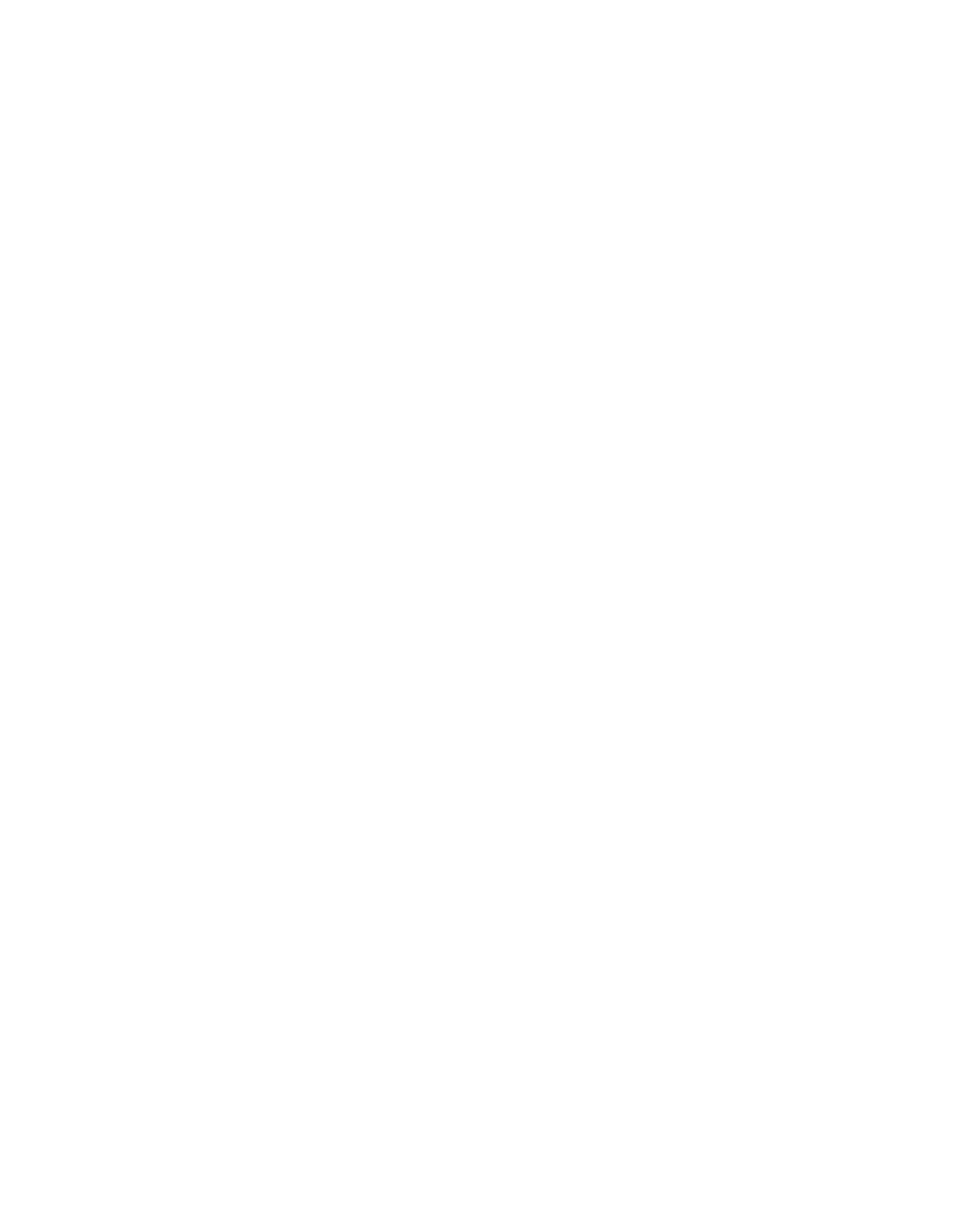# <u>ATL - 4Base-Scorecard: CHC085 - 07-07-16 - ATL 4 @ CHC 3</u><br>\* WP: Alvarez - LP: Patton - Sv: Cabrera - CHC rec 52-33 - Markakis is Top Contributor in ATL win

4 Base Score .<br>Nyola fanothodry any park of Grief Internet of ...  $\overline{\phantom{a}}$ C 2013 - 2016 Cycled Solutions LLC

| ATL - 4BaseScore - Player 4Score by Batting Order<br>CHC085 - 07-07-16 - ATL 4 @ CHC 3<br>WP: Alvarez - LP: Patton - Sv: Cabrera - CHC rec 52-33 - Markakis is Top Contributor in ATL win |            |              |                    |                  |                |    |   |                         |                |                |                |  |  |
|-------------------------------------------------------------------------------------------------------------------------------------------------------------------------------------------|------------|--------------|--------------------|------------------|----------------|----|---|-------------------------|----------------|----------------|----------------|--|--|
|                                                                                                                                                                                           |            |              |                    | <b>Bat Order</b> |                |    |   |                         |                |                |                |  |  |
| Player                                                                                                                                                                                    | Team       | Position     | 1                  | $\mathbf{2}$     | 3              | 4  | 5 | 6                       | $\overline{7}$ | 8              | 9              |  |  |
| <b>Markakis</b>                                                                                                                                                                           | ATL        | <b>RF</b>    |                    |                  |                | 21 |   |                         |                |                |                |  |  |
| <b>Flowers</b>                                                                                                                                                                            | ATL        | $\mathtt{C}$ |                    |                  |                |    |   |                         | $\overline{7}$ |                |                |  |  |
| Freeman                                                                                                                                                                                   | <b>ATL</b> | 1B           |                    |                  | $\overline{4}$ |    |   |                         |                |                |                |  |  |
| Garcia                                                                                                                                                                                    | ATL        | 3B           |                    |                  |                |    | 4 |                         |                |                |                |  |  |
| Peterson                                                                                                                                                                                  | ATL        | 2B           | $\overline{\bf 4}$ |                  |                |    |   |                         |                |                |                |  |  |
| Francoeur                                                                                                                                                                                 | ATL        | LF           |                    |                  |                |    |   | $\overline{\mathbf{3}}$ |                |                |                |  |  |
| <b>Beckham</b>                                                                                                                                                                            | <b>ATL</b> | SS           |                    | $\overline{2}$   |                |    |   |                         |                |                |                |  |  |
| Harrell                                                                                                                                                                                   | ATL        | P            |                    |                  |                |    |   |                         |                |                | $\overline{2}$ |  |  |
| Inciarte                                                                                                                                                                                  | ATL        | <b>CF</b>    |                    |                  |                |    |   |                         |                | $\overline{2}$ |                |  |  |
| Aybar                                                                                                                                                                                     | ATL        | PH-SS        |                    |                  |                |    |   |                         |                |                | $\bullet$      |  |  |



Scorecard

**GO** - Meal and Fitness Tracker By Iolo

https://itunes.apple.com/us/app/go-meal-and-fitness-track-er/id785910082?mt=8

|               | ATL - 4Score Box - Player Totals<br>CHC085 - 07-07-16 - ATL 4 @ CHC 3<br>WP: Alvarez - LP: Patton - Sv: Cabrera - CHC rec 52-33 - Markakis is Top Contributor in ATL win |               |                         |                |                |                 |                     |                |              |                      |  |  |  |  |
|---------------|--------------------------------------------------------------------------------------------------------------------------------------------------------------------------|---------------|-------------------------|----------------|----------------|-----------------|---------------------|----------------|--------------|----------------------|--|--|--|--|
| Player        |                                                                                                                                                                          | Team Position | Batting<br>Order<br>Nbr | Credit For Run | PA Bases       | <b>BR</b> Bases | <b>Bases Pushed</b> | Player 4Score  | Appearances  | Productivity<br>Rate |  |  |  |  |
| Markakis      | ATL RF                                                                                                                                                                   |               | $\overline{4}$          | 3              | 8              | $\mathbf 0$     | 10                  | 21             | 5            | 4.200                |  |  |  |  |
| Flowers       | ATL C                                                                                                                                                                    |               | $\overline{7}$          | $\mathbf{1}$   | $\overline{2}$ | $\mathbf 0$     | $\overline{4}$      | $\overline{7}$ | 5            | 1.400                |  |  |  |  |
| Freeman       | ATL 1B                                                                                                                                                                   |               | 3                       | 0              | 1              | 3               | $\mathbf 0$         | $\overline{4}$ | 5            | 0.800                |  |  |  |  |
| Garcia        | ATL 3B                                                                                                                                                                   |               | 5                       | $\mathbf 0$    | $\mathbf{1}$   | 2               | $\mathbf{1}$        | 4              | 5            | 0.800                |  |  |  |  |
| Peterson      | ATL 2B                                                                                                                                                                   |               | 1                       | 0              | 1              | 3               | $\pmb{0}$           | 4              | 5            | 0.800                |  |  |  |  |
| Francoeur     | ATL LF                                                                                                                                                                   |               | 6                       | $\mathbf 0$    | $\overline{4}$ | $-1$            | $\mathbf 0$         | 3              | 5            | 0.600                |  |  |  |  |
| Beckham       | ATL SS                                                                                                                                                                   |               | $\overline{2}$          | $\mathbf 0$    | $\mathbf{1}$   | $\mathbf 0$     | $\mathbf{1}$        | $\overline{2}$ | 5            | 0.400                |  |  |  |  |
| Harrell       | ATL P                                                                                                                                                                    |               | 9                       | $\mathbf 0$    | 1              | $\mathbf 0$     | $\mathbf{1}$        | $\overline{2}$ | 3            | 0.667                |  |  |  |  |
| Inciarte      | ATL CF                                                                                                                                                                   |               | 8                       | $\Omega$       | 1              | $\mathbf{1}$    | $\mathbf 0$         | $\overline{2}$ | 5            | 0.400                |  |  |  |  |
| Aybar         |                                                                                                                                                                          | ATL PH-SS     | 9                       | $\mathbf 0$    | $\mathbf 0$    | $\pmb{0}$       | $\pmb{0}$           | $\pmb{0}$      | $\mathbf{1}$ | 0.000                |  |  |  |  |
| <b>Totals</b> |                                                                                                                                                                          |               |                         | 4              | 20             | 8               | 17                  | 49             | 44           | 1.114                |  |  |  |  |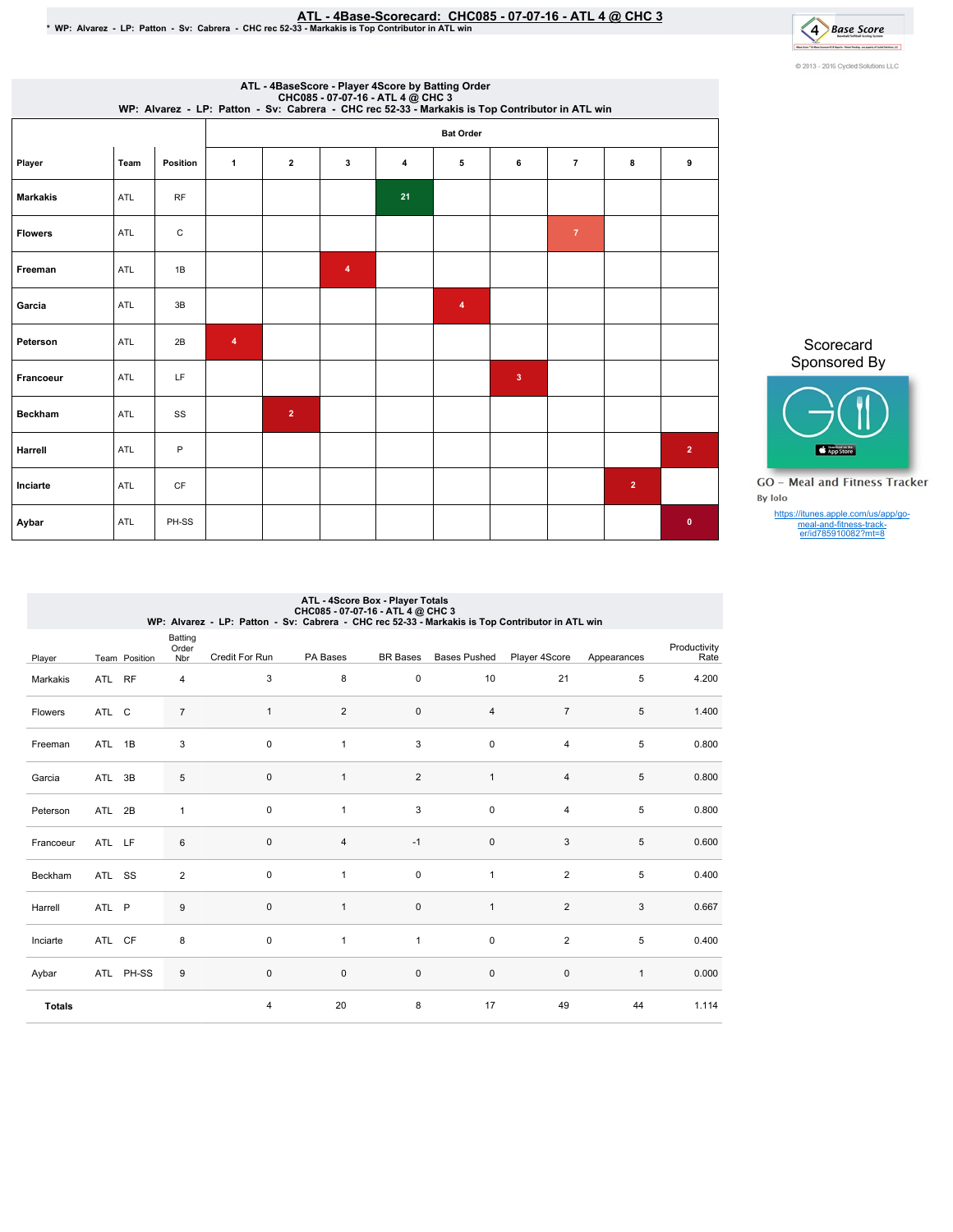# CHC-4Base-Scorecard:CHC085-07-07-16-ATL4@ CHC3 \*WP:Alvarez-LP:Patton-Sv:Cabrera-CHCrec52-33-MarkakisisTopContributorinATLwin



|                | CHC - 4BaseScore - Player 4Score by Batting Order<br>CHC085 - 07-07-16 - ATL 4 @ CHC 3<br>WP: Alvarez - LP: Patton - Sv: Cabrera - CHC rec 52-33 - Markakis is Top Contributor in ATL win |              |              |                |                |   |                  |   |                         |           |                |  |  |  |
|----------------|-------------------------------------------------------------------------------------------------------------------------------------------------------------------------------------------|--------------|--------------|----------------|----------------|---|------------------|---|-------------------------|-----------|----------------|--|--|--|
|                |                                                                                                                                                                                           |              |              |                |                |   | <b>Bat Order</b> |   |                         |           |                |  |  |  |
| Player         | Team                                                                                                                                                                                      | Position     | $\mathbf{1}$ | $\overline{2}$ | 3              | 4 | 5                | 6 | $\overline{7}$          | 8         | 9              |  |  |  |
| Contreras      | CHC                                                                                                                                                                                       | $\mathtt{C}$ |              |                |                |   | 12 <sub>2</sub>  |   |                         |           |                |  |  |  |
| Zobrist        | CHC                                                                                                                                                                                       | <b>RF</b>    |              |                |                | 8 |                  |   |                         |           |                |  |  |  |
| <b>Rizzo</b>   | CHC                                                                                                                                                                                       | 1B           |              |                | $\overline{7}$ |   |                  |   |                         |           |                |  |  |  |
| Heyward        | CHC                                                                                                                                                                                       | CF           |              |                |                |   |                  | 6 |                         |           |                |  |  |  |
| <b>Bryant</b>  | CHC                                                                                                                                                                                       | LF           |              | 5              |                |   |                  |   |                         |           |                |  |  |  |
| <b>Baez</b>    | CHC                                                                                                                                                                                       | 2B           |              |                |                |   |                  |   |                         |           | $\overline{4}$ |  |  |  |
| <b>Russell</b> | CHC                                                                                                                                                                                       | SS           |              |                |                |   |                  |   | $\overline{\mathbf{3}}$ |           |                |  |  |  |
| Almora         | CHC                                                                                                                                                                                       | PH-CF        | $\pmb{0}$    |                |                |   |                  |   |                         |           |                |  |  |  |
| Candelario     | CHC                                                                                                                                                                                       | 3B-Dsub      |              |                |                |   |                  |   |                         | $\bullet$ |                |  |  |  |
| Hammel         | CHC                                                                                                                                                                                       | P            |              |                |                |   |                  |   |                         | $\bullet$ |                |  |  |  |
| La Stella      | CHC                                                                                                                                                                                       | 3B           | $\mathbf{0}$ |                |                |   |                  |   |                         |           |                |  |  |  |
| <b>Szczur</b>  | CHC                                                                                                                                                                                       | CF-Dsub      |              | $\bullet$      |                |   |                  |   |                         |           |                |  |  |  |

Scorecard Sponsored By



**GO** - Meal and Fitness Tracker By Iolo

https://itunes.apple.com/us/app/go-meal-and-fitness-track-er/id785910082?mt=8

# CHC - 4Score Box - Player Totals<br>CHC085 - 07-07-16 - ATL 4 @ CHC CHC 8<br>WP: Alvarez - LP: Patton - Sv: Cabrera - CHC rec 52-33 - Markakis is Top Contributor in ATL win

|               |        | Team Position | Batting<br>Order          | Credit For Run | PA Bases       | <b>BR</b> Bases | <b>Bases Pushed</b> | Player 4Score  | Appearances    | Productivity<br>Rate |
|---------------|--------|---------------|---------------------------|----------------|----------------|-----------------|---------------------|----------------|----------------|----------------------|
| Player        |        |               | Nbr                       |                |                |                 |                     |                |                |                      |
| Contreras     | CHC C  |               | 5                         | $\overline{2}$ | 5              | $\overline{2}$  | 3                   | 12             | 5              | 2.400                |
| Zobrist       | CHC RF |               | $\overline{4}$            | $\mathbf{1}$   | $\overline{2}$ | $\overline{2}$  | 3                   | 8              | 5              | 1.600                |
| Rizzo         | CHC 1B |               | $\ensuremath{\mathsf{3}}$ | $\mathbf 0$    | $\overline{2}$ | 3               | $\overline{2}$      | $\overline{7}$ | 5              | 1.400                |
| Heyward       | CHC CF |               | 6                         | $\mathbf 0$    | 3              | 2               | $\mathbf{1}$        | 6              | $\,$ 5 $\,$    | 1.200                |
| Bryant        | CHC LF |               | $\overline{2}$            | 0              | 3              | $\overline{2}$  | 0                   | 5              | $\overline{4}$ | 1.250                |
| Baez          | CHC 2B |               | $\boldsymbol{9}$          | 0              | $\overline{2}$ | $\mathbf{1}$    | $\mathbf{1}$        | $\overline{4}$ | $\overline{4}$ | 1.000                |
| Russell       | CHC SS |               | $\overline{7}$            | $\pmb{0}$      | $\overline{1}$ | $\mathbf 0$     | $\overline{2}$      | 3              | 5              | 0.600                |
| Almora        |        | CHC PH-CF     | $\mathbf{1}$              | 0              | 0              | 0               | $\pmb{0}$           | $\mathbf 0$    | $\overline{2}$ | 0.000                |
| Candelario    |        | CHC 3B-Dsub   | 8                         | 0              | $\pmb{0}$      | $\pmb{0}$       | 0                   | $\pmb{0}$      | 3              | 0.000                |
| Hammel        | CHC P  |               | 8                         | $\mathbf 0$    | $\mathbf 0$    | $\mathbf 0$     | $\pmb{0}$           | $\pmb{0}$      | $\overline{2}$ | 0.000                |
| La Stella     | CHC 3B |               | $\mathbf{1}$              | 0              | $\pmb{0}$      | 0               | 0                   | $\pmb{0}$      | 3              | 0.000                |
| Szczur        |        | CHC CF-Dsub   | $\overline{2}$            | $\mathbf 0$    | $\pmb{0}$      | $\pmb{0}$       | $\pmb{0}$           | $\pmb{0}$      | $\mathbf{1}$   | 0.000                |
| <b>Totals</b> |        |               |                           | 3              | 18             | 12              | 12                  | 45             | 44             | 1.023                |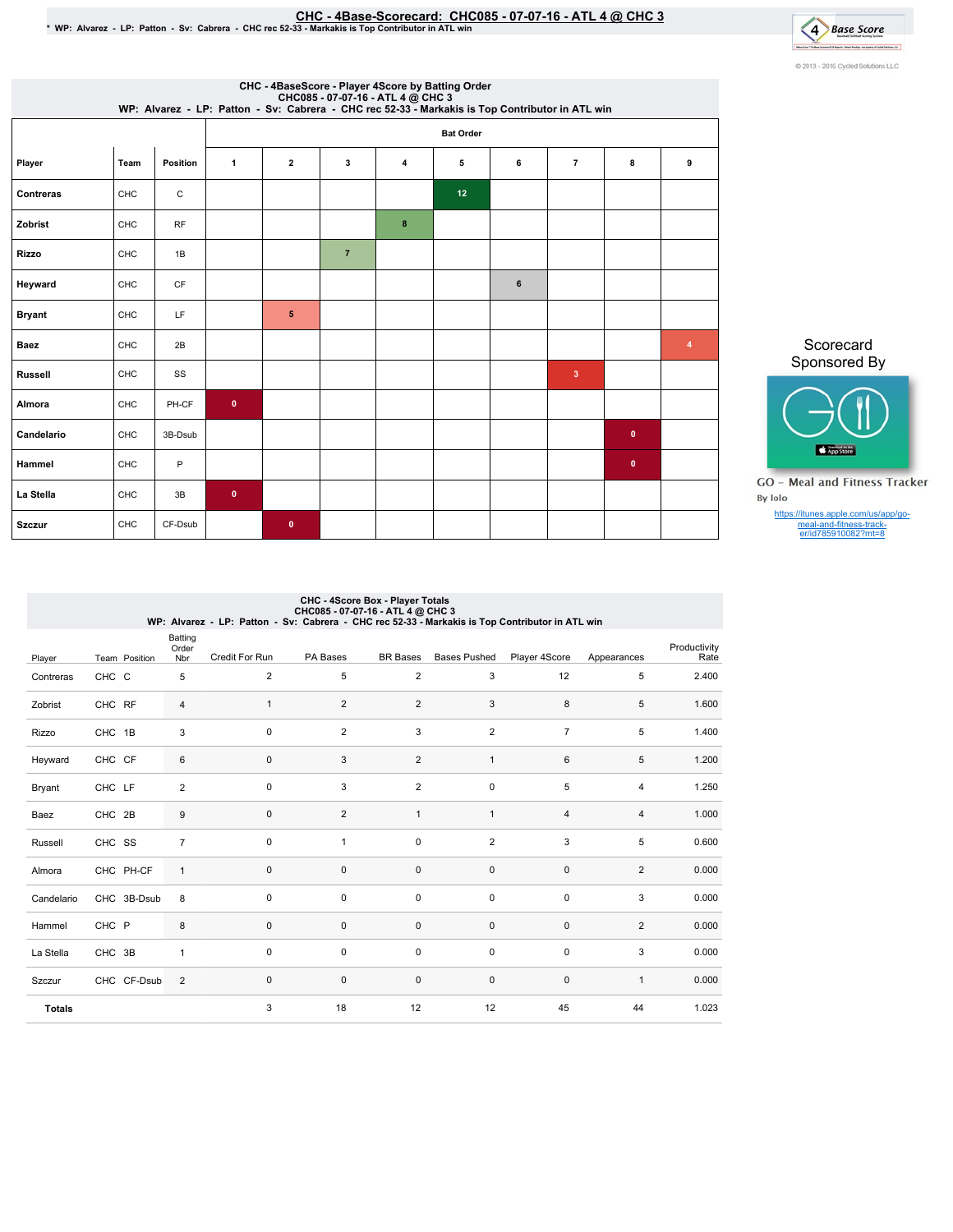### Bat Order | Player | Inning | PlayText | LOBStatus Credit For Run PA Bases BR Bases Bases Pushed Player 4Score 1 Peterson 01 7.Single 02 6-4 05 6-3 08 7 10 3U **Player Totals** 2 Beckham 01 1-3 ProdOut 03 K-2-3 06 | Walk Left on 1st 08 K 10 K **Player Totals** 3 Freeman 01 | K 03 1-3 06 7 08 7 11 Walk **Player Totals** 4 Markakis 01 .HomeRun RF 03 6-3 06 K 09 | HomeRun RF 11 K **Player Totals** 5 Garcia 01 K 04 6-3 06 4 09 K 11 | 4.Single | Left on 3rd **Player Totals** 6 Francoeur 02 9.Double +3rd-PB +OutHo.. 04 5-3 07 | Walk Left on 1st 09 Walk +2ndSB Left on 2nd 11 9 **Player Totals** 7 Flowers 02 K 04 5-3 07 7 09 K 11 9.Single +2ndOnThrow Left on 2nd **Player Totals** 8 Inciarte 02 K+1st-PB Left on 2nd 05 8 07 7 09 K 11 K **Player Totals** 9 Harrell 02 | 1-2-FC Left on 1st 05 K 07 3-1 **Player Totals** Aybar 10 K **Player Totals Grand Total** 0 1 3 0 4 0 0 0 0 0 0 0 0 0 0 0 0 0 0 0 0 0 0 0 0 0 0 0 0 0 1 3 0 4 0 0 1 1 1 0 0 0 0 0 0 0 0 0 1 0 0 0 0 0 0 0 0 0 0 0 0  $\boxed{0}$  1  $\boxed{0}$  1  $\boxed{1}$  2 0 0 0 0 0 0 0 0 0 0 0 0 0 0 0 0 0 0 0 0 0 0 0 0 0 1 3 0 4 0 1 3 0 4 2 4 0 6 12 0 0 0 0 0 0 0 0 0 0 0 0 1 4 0 4 9 0 0 0 0 0 0  $\frac{3}{2}$  8 0 10 21 0 0 0 0 0 0 0 0 0 0 0 0 0 0 0 0 0 0 0 0 0 0 0 0 0 1 2 1 4  $\boxed{0}$  1  $\boxed{2}$  1  $\boxed{1}$ 0  $2$  -2 0 0 0 0 0 0 0 0 0 0 1 0 1 0 1 1 0 2 0 0 0 0 0 0  $\boxed{0}$  4 -1  $\boxed{0}$  3 0 0 0 0 0 0 0 0 0 0 0 0 0 0 0 0 0 0 0 0 0 0 0 0 1  $2$  0 4 7  $\frac{1}{2}$   $\frac{0}{4}$   $\frac{1}{2}$ 0 1 1 0 2 0 0 0 0 0 0 0 0 0 0 0 0 0 0 0 0 0 0 0 0 0 0 0 0  $\begin{array}{ccc} \boxed{0} & 1 & 1 & \boxed{1} & \boxed{0} & \boxed{2} \end{array}$ 0 1 0 1 2 0 0 0 0 0 0 0 0 0 0 0 0 0 1 0 1 2 0 0 0 0 0 0  $\overline{0}$   $\overline{0}$   $\overline{0}$   $\overline{0}$   $\overline{0}$   $\overline{0}$   $\overline{0}$  $\frac{4}{9}$  20 8 17  $\frac{17}{9}$  49 Detail by Bat Order/Player

### ATL - 4Base-Scorecard: CHC085 - 07-07-16 - ATL 4 @ CHC 3

\* WP: Alvarez-LP: Patton-Sv: Cabrera-CHC rec 52-33 - Markakis is Top Contributor in ATL win